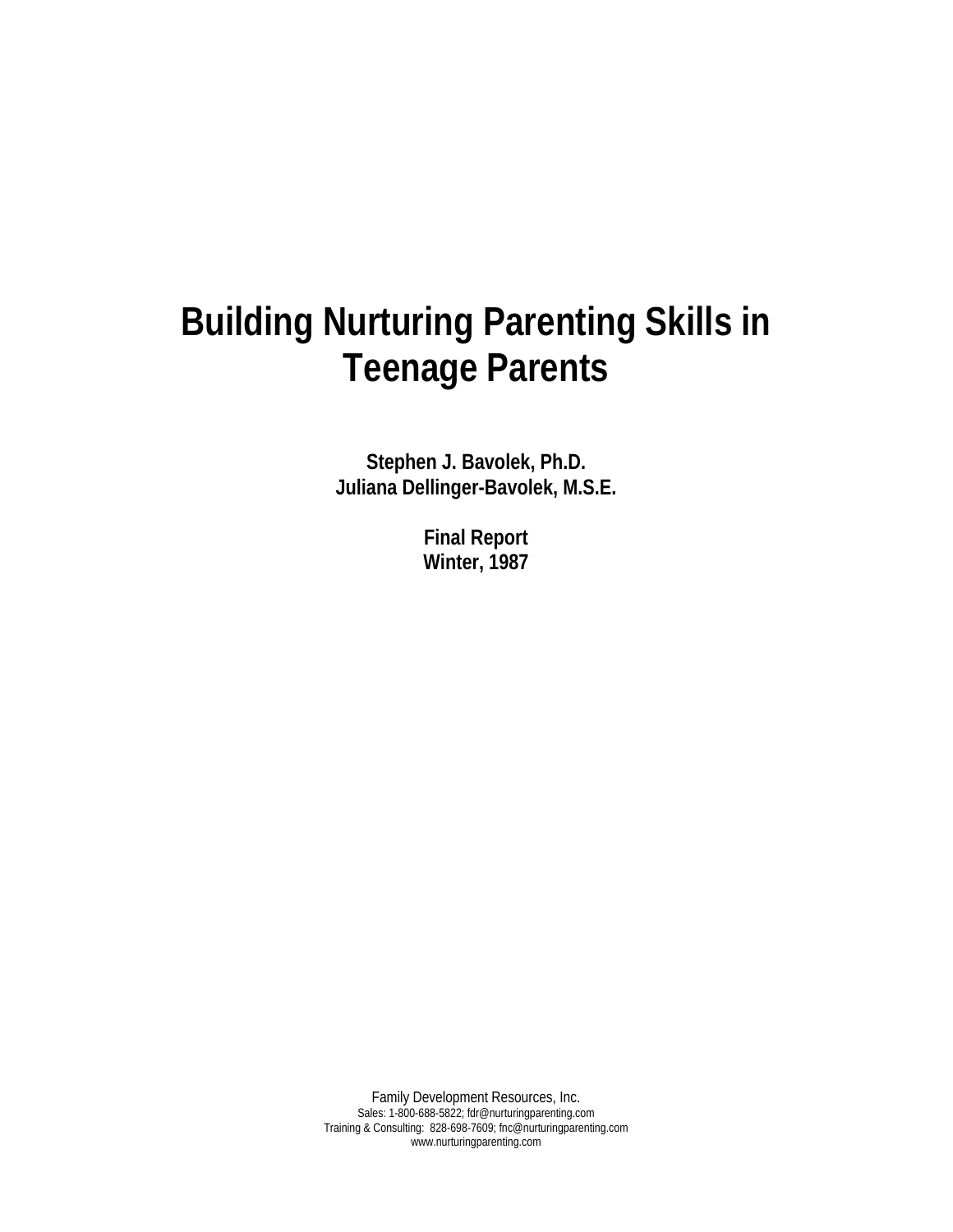# **Introduction**

In the spring of 1986, a project designed to increase the nurturing skills of teenage parents was undertaken. The purpose of the project was to develop and validate a home-based/group-based intervention designed to treat the abusive parenting practices of teen parents and to prevent the initial occurrence of abusive parenting practices in teen mothers identified as 'high risk" for physical and emotional maltreatment or neglect. The overall goals of the intervention were to:

- 1. Increase the nurturing parenting skills of teenage parents.
- 2. Increase the nurturing parenting skills of maternal and paternal grandparents.
- 3. Enhance the positive self-esteem and self-concept of the teen parents through self-awareness and success experiences.

In developing the Nurturing Parenting Program for Teenage Parents and Their Families, the previous work and research completed by this author was used as the basis for program development. The four parenting constructs identified by Bavolek (1978) and proven successful as the basis in other interventions (Bavolek & Comstock, 1983; Bavolek and Bavolek, 1985) established the framework of the program.

| Construct A: | Inappropriate Parental Expectations of Children                                     |
|--------------|-------------------------------------------------------------------------------------|
| Construct B: | Lack of an Empathic Awareness of Children's Needs                                   |
| Construct C: | Strong Belief in the use of Corporal Punishment as a means of Disciplining Children |
| Construct D: | Reversing Parent-Child Family Roles                                                 |

# **Methodology**

## **Development of Prototype I**

Activities were developed from the identified goals of the program. Parenting activities were taken from the Nurturing Program for Parents and Children Birth to Five Years and modified for a teen parent population. Self-awareness activities for teens were developed from the known research identifying "at risk" characteristics of teen parents and from the author's experiences.

Prototype I of the program consisted of twenty, 2 ½ hour group-based sessions, and forty, 1 ½ hour home-based sessions. Separate grandparent programs were developed for implementation in a group-based setting or a homebased setting. The group-based setting consisted of 10 sessions meeting every other week with the teens. The home-based program was conducted with the teen parents and grandparents together. The following format was utilized throughout the field testing of the program:

## Home-Based Program Format

## **Parent Activities**

*Icebreaker and Check-In (20 minutes).* Teen parents and grandparents respond to an icebreaker, check-in regarding their week, and review home practice assignments.

*Concept Presentation (40 minutes).* Teen parents, grandparents, and the home visitor engage in role play, discussing new ideas, viewing a filmstrip, expressing self through art, and relaxing in a visualization.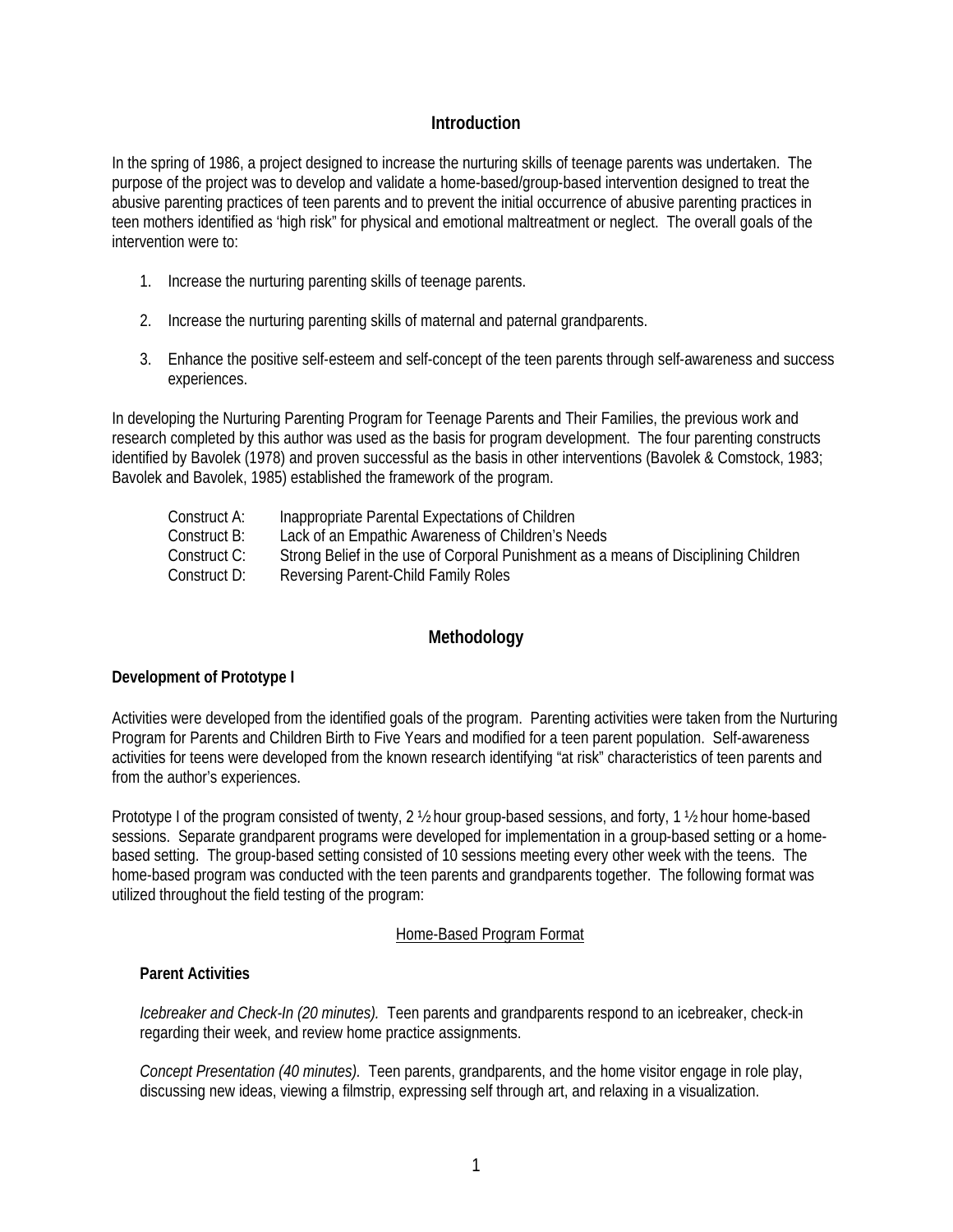*Family Nurturing Time (30 minutes).* Teen parents, their children, grandparents, and the home visitor engage in activities, games, song, and snack. The home visitor supervises, models, and instructs teen parents on practicing new parenting skills.

*Home Practice and Hug (3 minutes).* Teen parents, grandparents, and the home visitor discuss the home practice exercise for the next session. Each session ends with a family hug which includes the children.

# **Family Activities**

*Infant Activities (birth to 15 months).* Activities include finger plays, infant massage, and play.

*Toddler Activities (15 months to 3 years).* Activities include finger plays, hand-eye motor, large muscle movement, sensory discovery, language development, and child massage.

*Preschooler Activities (3 to 5 years).* Activities include songs, large muscle exercises, art activities, and discussion using puppets.

# Group-Based Format

## **Parent's Program**

*Icebreaker and Check-In (20 minutes).* Teen parents respond to an icebreaker, check-in with their peers regarding their week, and review home practice exercises.

*Concept Presentation (50 minutes).* Parenting skills and behavior management techniques are learned through A/V programs, discussions, and role play.

*Family Nurturing Time (30 minutes).* Teen parents and their children engage in activities, games, song, dance, and snack. Staff supervises, models, and instructs teen parents on practicing new parenting skills. Family Nurturing Time ends with a family hug.

*Discussion (50 minutes).* Parents learn about self-awareness, self-growth, and nurturing self through discussion, role play, and art activities.

*Home Practice and Hug (3 minutes).* Teen parents meet as a group and discuss the home practice exercise for the next session. Each session ends in a group hug.

## **Children's Program**

*Infant Activities.* The facilitators employ activities which include finger plays, infant massage, and play with infants while parents attend their group. Parents and children meet for 30 minutes during Family Nurturing Time where families practice songs, games, and infant massage techniques.

*Toddler Activities.* Children 15 months to 3 years engage in games, songs, large muscle movement, sensory discovery, language development, and child massage while parents attend a separate group. During Family Nurturing Time, parents and children engage in fun and cooperative family activities.

*Preschooler Activities.* Children 3 to 5 years participate in a schedule of activities which include Hello Time, Big Motor Time, Circle Time, Art Time, Puppet Time, and Closing Group Hug. Like the infants and toddlers, preschoolers get to spend 30 minutes with their parents having fun and playing games during Family Nurturing Time.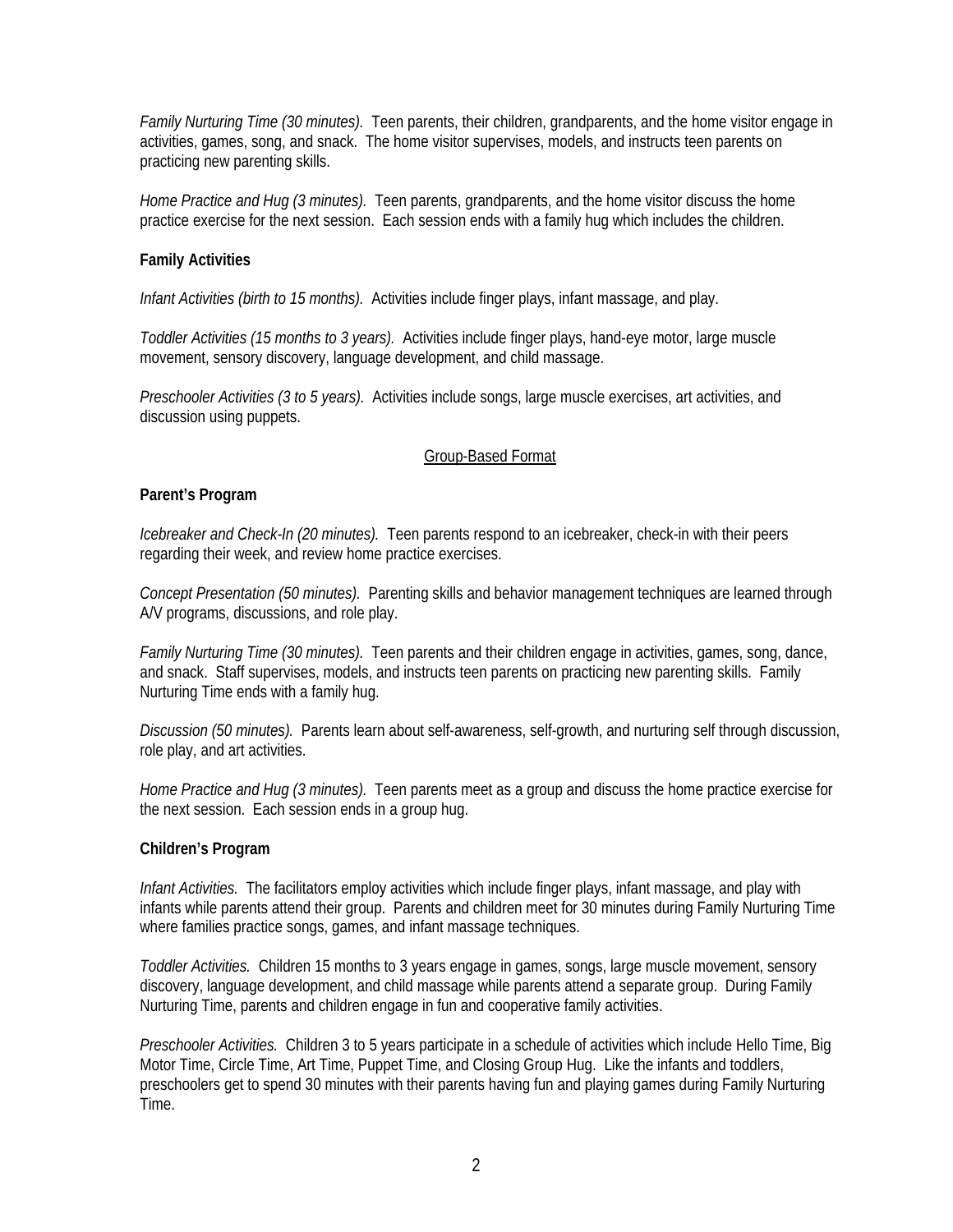# **Selection of Field Test Sites**

Written and verbal requests were sent to agencies throughout the country interested in participating in the research. Agencies who had been using Nurturing Parenting Programs were contacted as well as departments of mental health, social services, and private, non-profits. The requirements for participation were: a) implement the program as designed; b) gather pretest and posttest data from the families; c) completion of weekly process evaluation questionnaires by the program facilitators: and, d) identify and record changes made in the delivery of the service, and/or content of the program. A total of 10 sites agreed to participate in field testing the program. The following agencies contributed time and staff to the research:

| <b>Family Support Project</b>          | Developmental Services, Inc.      |
|----------------------------------------|-----------------------------------|
| Clarice Katz                           | Michele Theunissen                |
| Waukesha, WI                           | Mt. Pleasant, MI                  |
| Father Patrick Jackson House           | <b>Charlotte County DSS</b>       |
| <b>Shannon Richards</b>                | Carolyn M. Baker                  |
| Ann Arbor, MI                          | Charlotte, VA                     |
| Citizens Committee on Child Abuse      | Kenguest House                    |
| Ginger Jantz                           | Kelly Fortino                     |
| Covington, KY                          | Grayling, MI                      |
| <b>Cabinet for Human Resources DFS</b> | Child Crisis Center - East Valley |
| Carolyn Hummell                        | <b>Rory Gilbert</b>               |
| Louisville, KY                         | Mesa, AZ                          |

Laramie County DPASS Suzanne Knoettgen Cheyenne, WY

Florence Crittendon Services Diane Danielesky Erie, PA

# **Field Testing of Prototype I**

Teen parents (mothers and fathers of the children) and their parents (the baby's grandparents) were recruited for participation in the program. Participants were asked to make a commitment to attend all sessions. Pretest and posttest data were gathered from the participants. Facilitators were asked to make recommendations for changes in the activities, content, or program requirements.

## **Development and Field Testing of Prototype II**

Changes to the program activities and instructional aids were made based on the pretest and posttest data and facilitator evaluation and comments. Prototype II of the Nurturing Parenting Program for Teenage Parents and Their Families was developed. The same sites involved in field testing Prototype I were requested to field test Prototype II.

## **Development of Prototype III**

After making the second round of field testing, Prototype III of the program was developed. Comments, evaluation information, pretest and posttest data were utilized in the development of the third prototype of the program.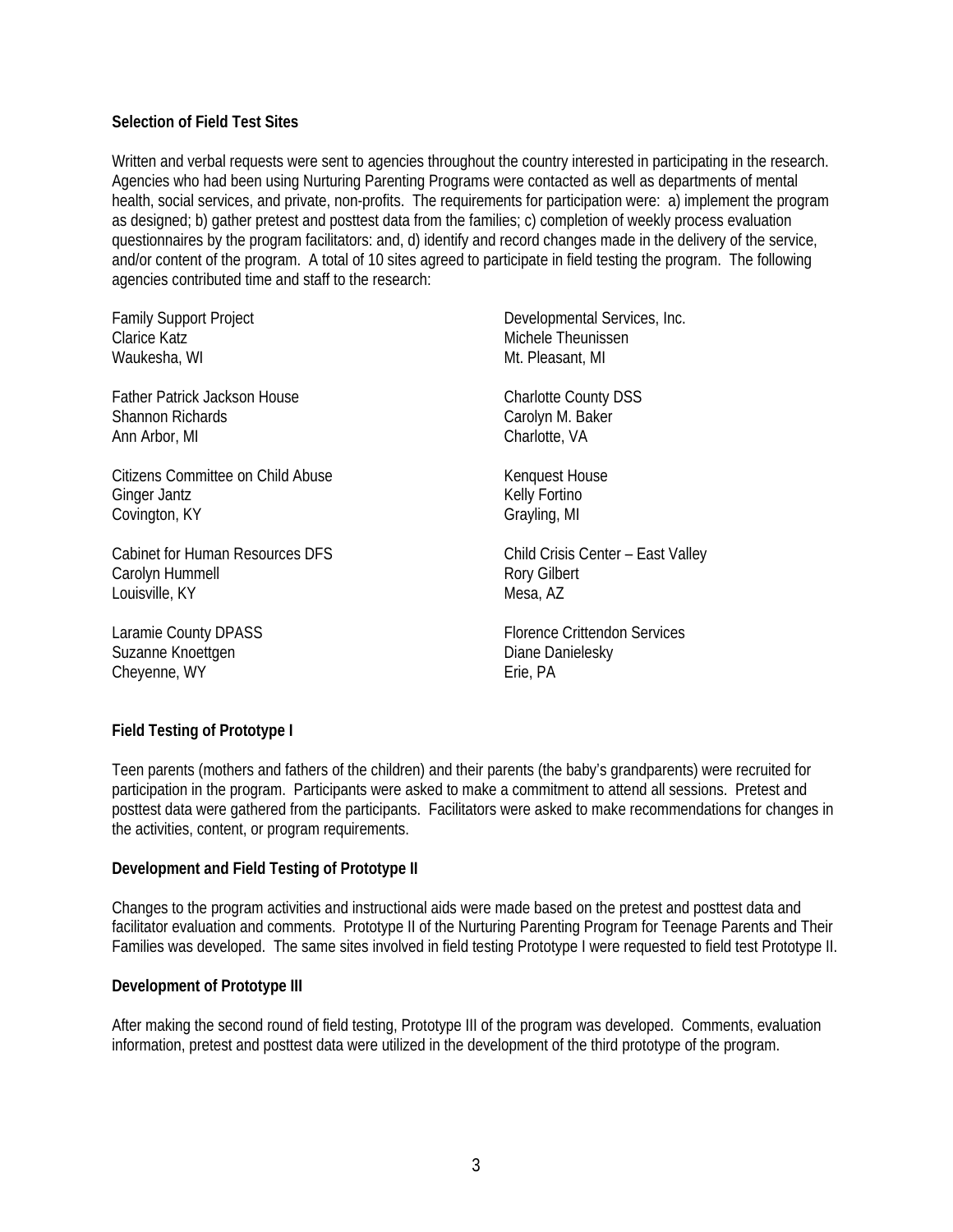# **Pretest and Posttest Assessment**

The following four inventories were utilized in gathering pre and posttest data from the teen parents and grandparents:

#### **Table 1 Data Gathering Inventories**

#### **The Adult-Adolescent Parenting Inventory (AAPI)**

The AAPI is an inventory designed to assess the parenting and child rearing attitudes of adults and adolescents. Responses generated from the inventory measure degrees of acceptance of appropriate expectations of children, empathy toward children's needs, belief in the use of corporal punishment, and parent-child role clarification.

## **The Nurturing Quiz**

AN informal criterion-referenced inventory designed to measure knowledge of appropriate behavior management strategies.

**Family Social History Questionnaire (FSHQ)**  The Family Social History Questionnaire was utilized to gather information about family members prior to treatment.

## **Program Evaluation Forms**

Parents and adolescents completed program evaluation forms at the completion of each weekly session and following the completion of the entire 12-week treatment program.

# **Results**

# **Population Demographics**

The Nurturing Parenting Program for Teenage Parents and Their Families was validated by twelve agencies providing parent education to teenage parents throughout the country. A total of 178 teen parents (94% moms; 6% dads) participated in home-based and group-based programs. Eighty percent (80%) of the teen parents were single. Seventy-five percent (75%) indicated they were Caucasian; 18% indicated they were Black; the remaining teens indicated they were Hispanic (4%) and American Indian (3%). No single religious preference was dominant among the teens. Eighty-eight percent (88%) indicated they were unemployed. Thirty-three percent (33%) indicated their family income was below \$8.000. Twenty-one percent (21%) of the teens indicated they were abused or neglected by their mother; 22% indicated they were abused or neglected by their father. Of this group, 4% indicated they were sexually abused. In addition, 47% of the teens indicated they have been abused by their boyfriends and/or girlfriends.

Throughout the entire field test period, only one agency was capable of implementing the corresponding group-based program for grandparents (the parents of the teen parents). Rationale for failure to involve the grandparents centered on the financial demands implementing such a program would entail. Grandparents, however, were involved in the home-based instruction.

## **Parenting Attitudes**

Pretest and posttest data gathered from the administration of the Adult-Adolescent Parenting Inventory (AAPI) indicated:

• Significant (p<.001) increases in age-appropriate parental expectations of children.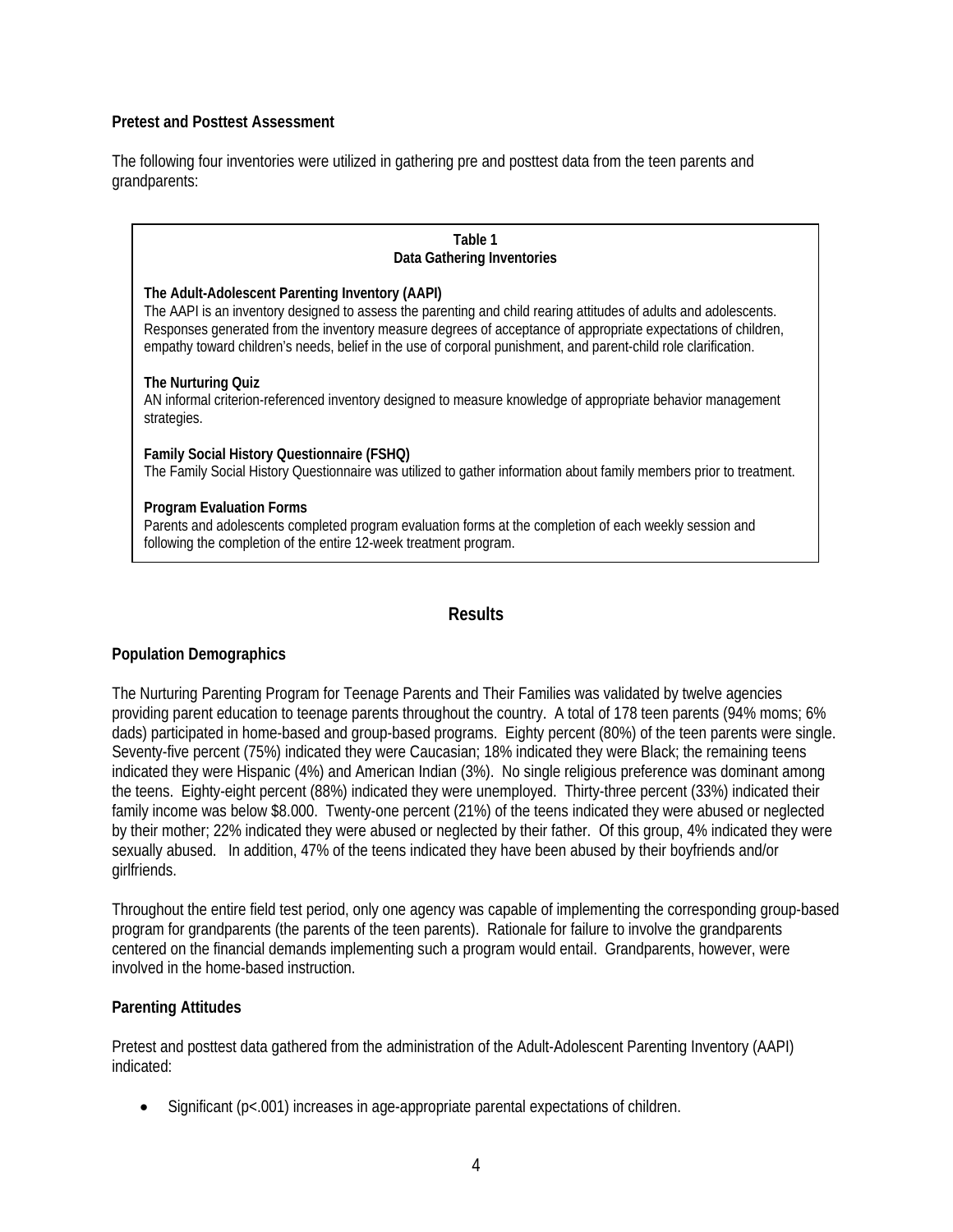- Significant (p<.001) overall increase in the ability of teen parents to be empathically aware of the needs of their children.
- Significant ( $p<001$ ) decrease in the belief of corporal punishment as a means of disciplining children.
- Significant (p<.001) decrease in reversing parent-child family roles.

# **Parent Knowledge**

Teen parents were administered an informal multiple choice quiz on behavior management. Pretest and posttest assessment indicated a significant (p<.001) overall increase in knowledge of appropriate techniques to manage the behavior of young children.

# **Program Evaluation**

Teen parents were asked to complete an evaluation of the program at the completion of the final session. Ninetyseven percent (97%) of the teen parents indicated the program had an overall positive impact on improving their parenting skills.

# **Summary**

The data generated from the field testing of the Nurturing Parenting Program for Teenage Parents and Their Families supports the reliability and validity of the program as a significant intervention for reducing the risk for child abuse and neglect among teenage parents. Through the systematic implementation of family-based instruction, teen parents can increase their nurturing parenting skills. Foremost to developing nurturing parenting skills is the concurrent development of self nurturing skills. Teen parents who make a strong commitment to developing their self-esteem and self-concept invest in developing their skills as parents.

The research conducted in validating the Nurturing Parenting Program for Teenage Parents and Their Families has identified several issues involved in working with teenage parents:

- 1. The vast majority of services are being provided to teen moms, not dads. In spite of our efforts to get teen dads involved, only 6% of the entire teen population involved in our program were dads. In many instances, the teen mothers were no longer interested in maintaining an on-going relationship with the father of the child.
- 2. Grandparents play an important role in developing parenting skills in teen parents. Involving grandparents in group-based instruction was met with agency resistance. Staffing and financial considerations were the two dominant rationale given as to why the grandparent program was not implemented.
- 3. Involving teen parents and their children provides opportunities to practice new skills under supervision. Parenting instruction without children present does not allow teens to demonstrate their competence as parents.
- 4. Group-based and home-based program models provide facilitators the flexibility of bringing the program to families in isolated rural areas as well as families in more densely populated areas. Having both models available also allows facilitators the opportunity to conduct home visits to ensure skills taught in the group are being correctly implemented.